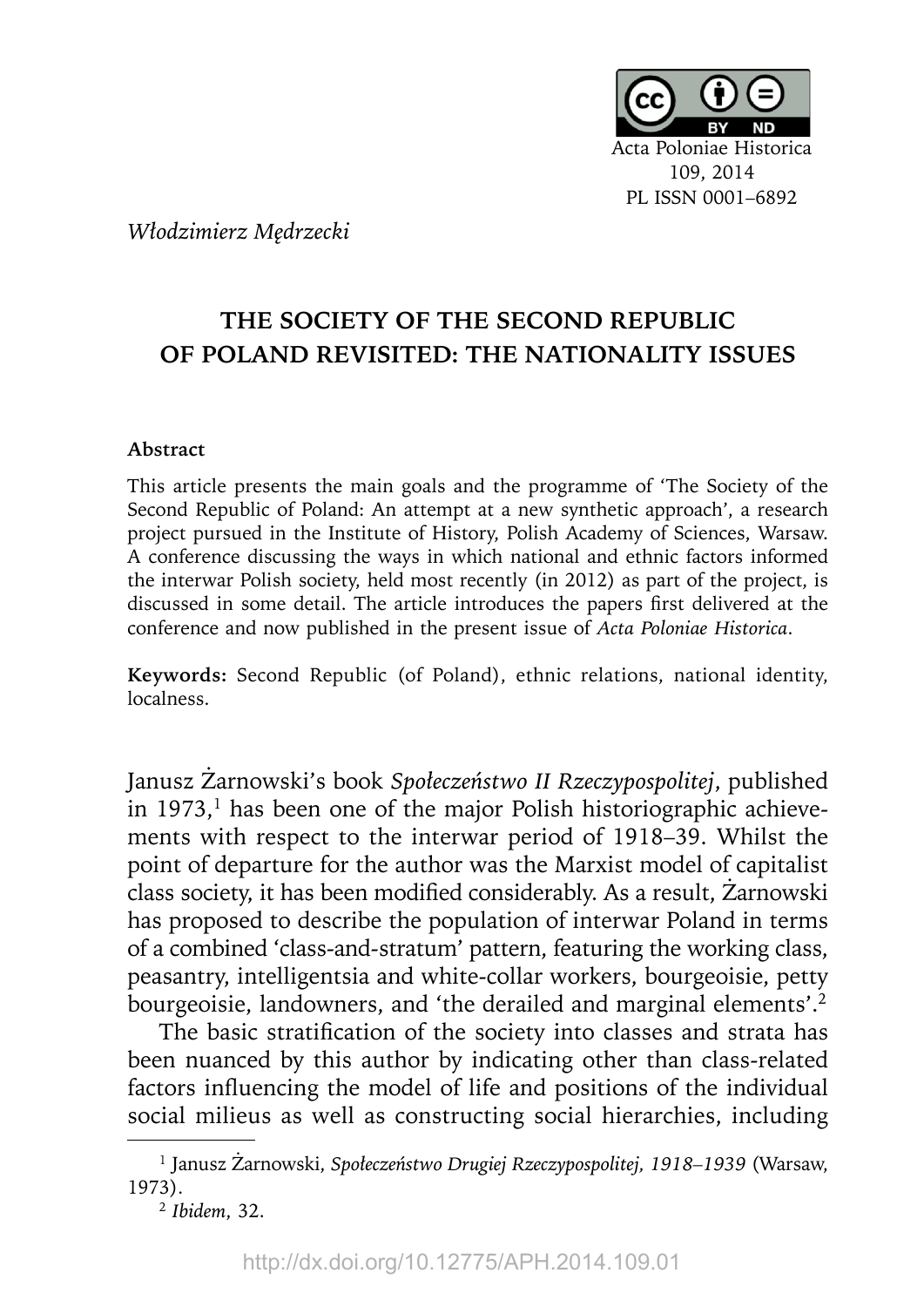ethnic and national or territorial ones (urban/rural areas, regional and inter-Partition differences), or those related to cultural diversity. As a result, an elegant and clear model of the social structure of interwar Poland has emerged, richly documented, moreover, with manifold source material. It was unreservedly accepted by specialists and by a wider circle of the reading public interested in historical knowledge. To date, an overwhelming share of books dealing with the interwar period quote or mention the J. Żarnowski's book as a reference; similarly, a definite majority of school textbooks describe the 'class-and-stratum' structure merely as the social structure of the Second Republic.

2010 saw the kickoff of the research scheme titled 'The Society of the Second Republic of Poland: An attempt at a new synthetic approach' at the Nineteenth- and Twentieth Century Social Transformations Research Laboratory, Institute of History, Polish Academy of Sciences. The objective is to confront the findings of the 1970s with our contemporary social sciences' and humanities' reflection based on research into the social structure, and the current state of research in the social history of interwar Poland.3 The project is essentially to define, and make at least an attempt at initial analysis, of the major drivers which, along with the 'class-and-stratum' divisions, informed the model of social life and determined the way and standard of life of inhabitants of interwar Poland.

Resulting from the discussion, attended by the invited exponents of most of the scholarly milieus pursuing studies on the Second Republic, it has been decided that a series of conferences be held, dealing with subject-matters such as:

- The role of the State as a factor co-shaping the social life of Poland;<sup>4</sup>
- Labour as a factor co-shaping the society's structure;<sup>5</sup>
- The role of religion in the shaping of a social life model;<sup>6</sup>

<sup>&</sup>lt;sup>3</sup> The project, managed by Janusz Żarnowski, has been enabled by the funding granted by the Ministry of Science and Higher Education.

<sup>4</sup> Janusz Żarnowski (ed.), *Państwo i społeczeństwo Drugiej Rzeczypospolitej*  (Metamorfozy społeczne, 8, Warsaw, 2013).

<sup>5</sup> Cecylia Leszczyńska and Włodzimierz Mędrzecki (eds.), *Praca i społeczeństwo Drugiej Rzeczypospolitej* (Metamorfozy społeczne, 9, Warsaw, 2014).

<sup>6</sup> Tadeusz Stegner (ed.), *Religia a społeczeństwo Drugiej Rzeczypospolitej* (Metamorfozy społeczne, 5, Warsaw, 2013).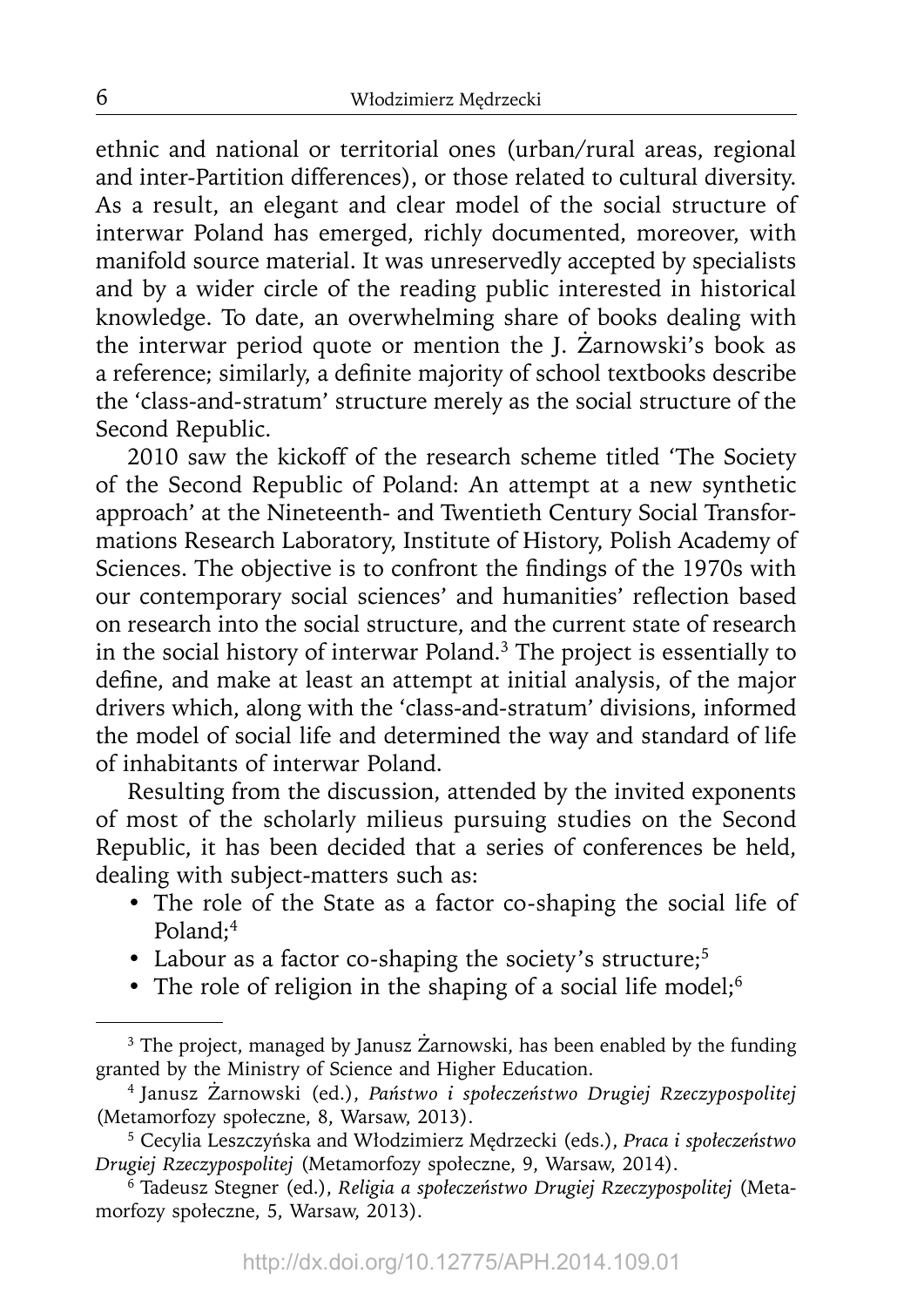- Culture<sup>7</sup> and socialisation processes (conditional upon the social and national milieu);8
- The demographic determinants of the Second Republic society;<sup>9</sup>
- Analysis of the social outcast milieus and marginalisation processes;<sup>10</sup> and,
- The influence of national/ethnic drivers on the shape of interwar Poland's society.

The last of the aforementioned conferences, organised by Olga Linkiewicz and Kamil Kijek, was held in January 2012, with the intention to, primarily, tackle two exercises. First, give an answer to the question of what is, presently, the most interesting thing or object for the milieu of researchers studying the issues of the ethnic and national relations in the interwar period. Second, consider the purposefulness of commencing a new stage of discussion on the role of nationality questions in the shaping of a comprehensive model of Poland's social life in the interwar period. Based on analysis of multiple sources and on historical literature dealing with ethnic and national relations in the Second Republic, the conclusion can be drawn that the incessant conflict involving and affecting the nations populating the territory of Poland was, outright, essential to the country's history. Every actor fought for their inalienable and natural rights whose apple-of-the-eye was a sovereign national state. Conflicts would be inevitable, their intensity so remarkable that it posed a real threat to the country's and state's stability and entirety.

That many Second Republic citizens, particularly those belonging to the enlightened strata, perceived the relations inter nations as the central aspect of social reality seems pretty comprehensible. They were educated and then active in an epoch that considered nations

<sup>7</sup> Włodzimierz Mędrzecki and Agata Zawiszewska (eds.), *Kultura i społeczeństwo II Rzeczypospolitej* (Metamorfozy społeczne, 4, Warsaw, 2011).

<sup>8</sup> Anna Landau-Czajka and Katarzyna Sierakowska (eds.), *Procesy socjalizacji w Drugiej Rzeczypospolitej 1914–1939* (Metamorfozy społeczne, 7, Warsaw, 2013).

<sup>&</sup>lt;sup>9</sup> Two papers delivered at the Symposium have been published; see Szymon Słomczyński, '"There Are Sick People Everywhere – in Cities, Towns and Villages": The Course of the Spanish Flu Epidemic in Poland', *Roczniki Dziejów Społecznych i Gospodarczych*, lxxii (2012), 73–93; and, Bartosz Ogórek, 'Płodność populacji II Rzeczypospolitej przy użyciu indeksów Pincerton European Fertility Project', *ibidem*, 95–124.

<sup>10</sup> Mateusz Rodak (ed.), *Margines społeczny Drugiej Rzeczypospolitej* (Metamorfozy społeczne, 6, Warsaw, 2013).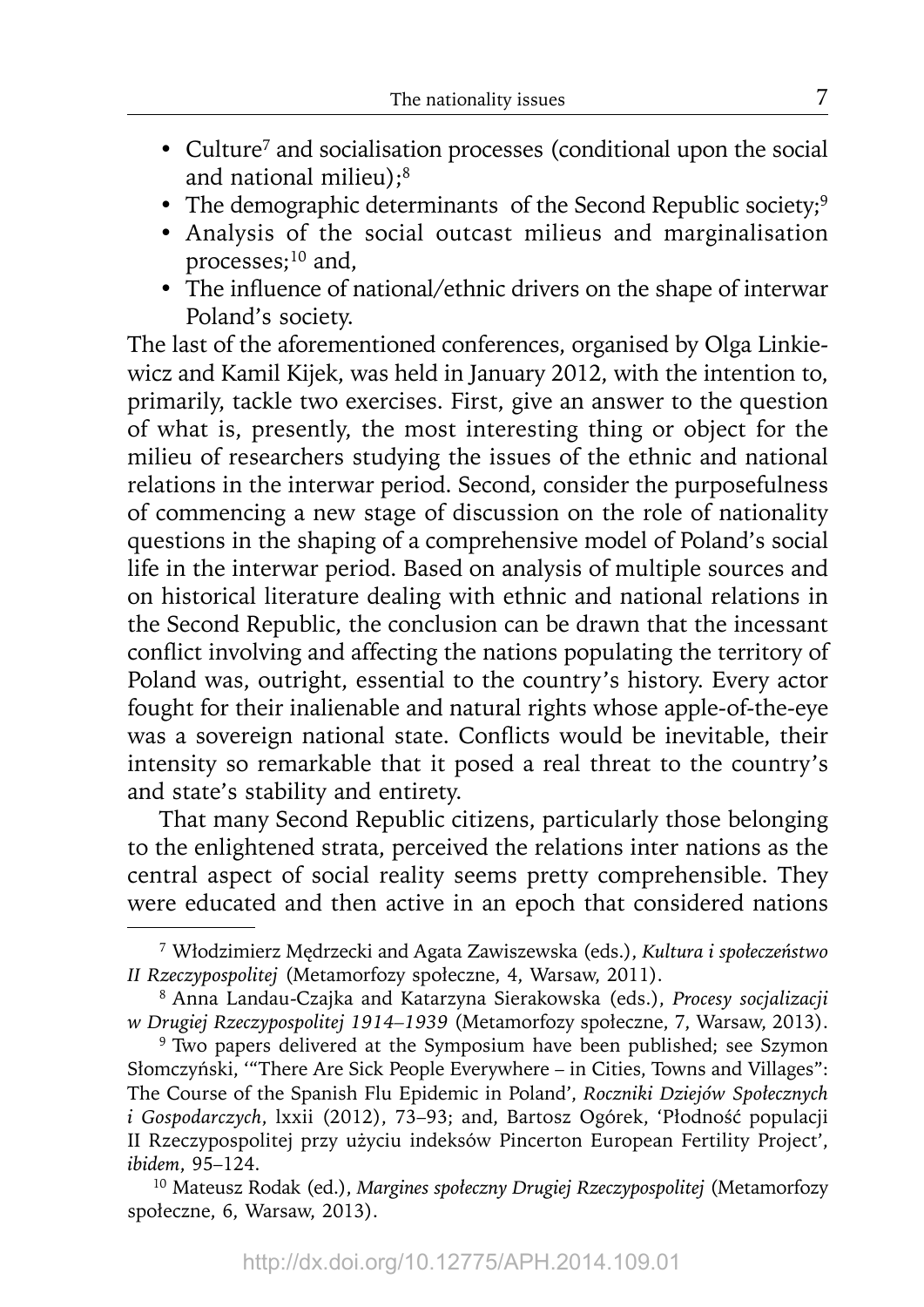as the most important human community. In the late nineteenth and in the first half of the twentieth century, nations were commonly perceived as collective beings, equipped with self-awareness, and consistently pursuing the basic objective forming part of their very essence - that is, building of a nation-state. The nation thus defined was ascribed a capacity of forming its members so that they were prepared, whether consciously or instinctively, for contributing to the collective actions taken in view of pursuing the national goals, particularly if the national interests were put under threat. Nation was thus furnished with multiple traits and attributes, such as possessing a collective wisdom and will, instinct, spirit or, finally, character. It was assumed that there existed some natural form of political selfactualisation and existence of nation, this being a nation-state; the rule of self-determination of nations, as formulated in the course of the Great War, was deemed compliant with the objectively existing general regularity of development of human communities or societies. As a direct consequence of such perception of the essence of nation was the acknowledgment that a nation's struggle for a sovereign existence is not only the nation's right but, outright, its historical obligation.

It was considered that the strength of a nation, especially if deprived of its state, is founded on two pillars: its numerical force and its solidarity and ability to sacrifice individuals to the benefit of a community. Hence, each nation ought to develop its national culture as a complex of symbols integrating and mobilising all of its members, and to create mechanisms of socialisation of its young generations so that they be educated into the spirit of patriotism, readiness to struggle, and sacrifice for the community.

An important element of the complex of ideas being described was the conviction whereby every individual belongs to a concrete national community, even when he or she is not aware of this fact or shuns an unambiguous national self-identification. This principle, applied in practice, led to a development of national missionary, that is, actions aiming at nationalising all those who were not yet aware of their affiliation with the community. Given the social and cultural realities of what had been the Commonwealth of the Two Nations, this must have led to a reappearing 'rivalry for the souls' of those who, for whatever reason, had not unambiguously declared their belonging.

In the light of various sources, it may be guessed that they belonged to diverse groups and milieus whose perhaps only common feature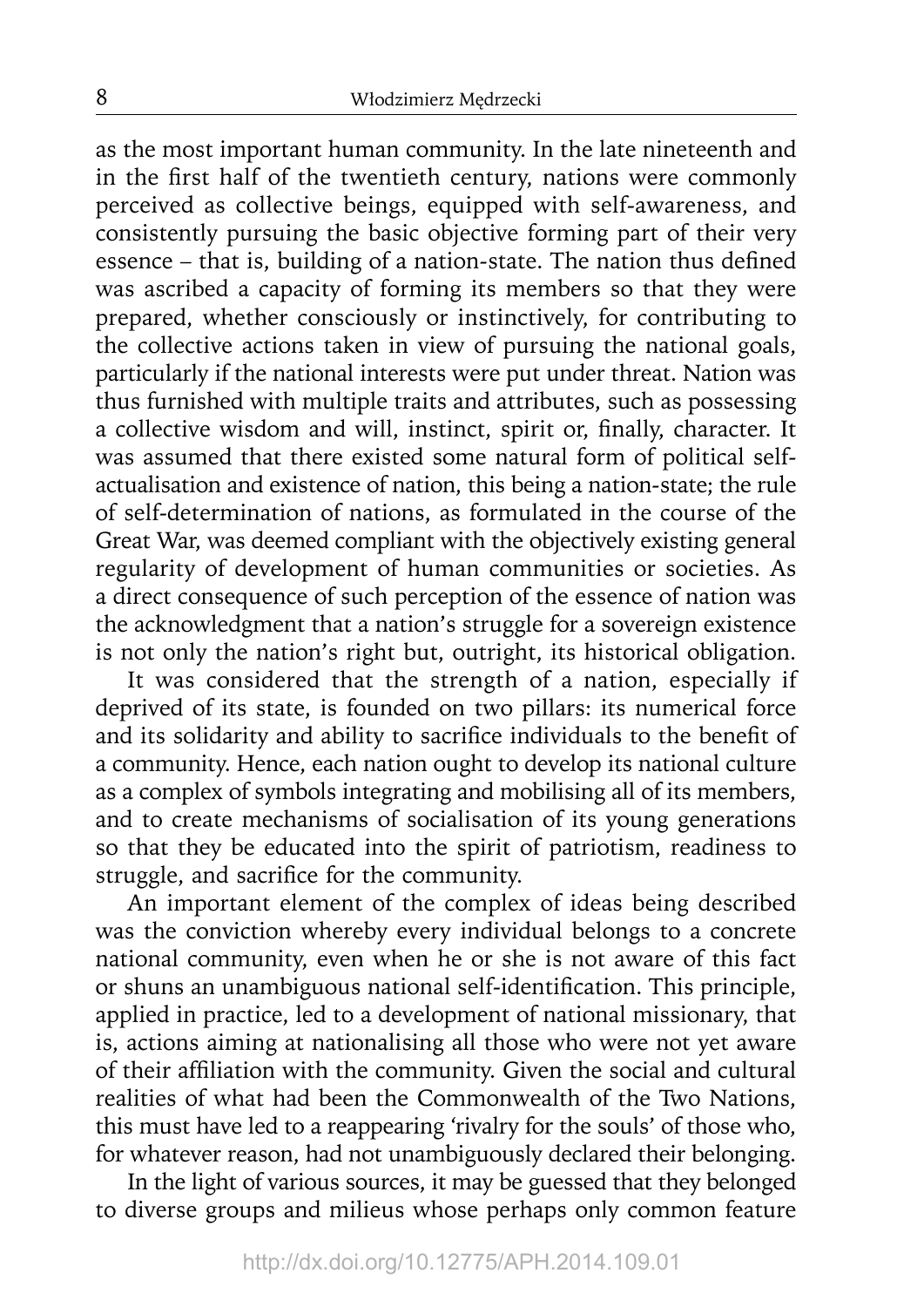was inability to fit in the framework set by the modern nationalisms. Such people would most frequently define themselves as 'local', which emphasised that the factor determining their self-identification was a sense of affiliation with a specific place or region. Three geographies are identifiable where the phenomenon of 'localness' appeared with peculiar frequency in the interwar period. One of them was a small area of land located in the east, between the Wilno Land (where Polish national self-identification was dominant) and Volhynia (whose inhabitants unambiguously described themselves as Ukrainians). Asked 'Who are you?', a definite majority of rural dwellers of the area defined themselves as 'local', or a *muzhyk* (peasant). In the regions of Grodno and Nowogródek, a considerable group of the 'locals' were Catholics; the areas of Polesia and Volhynian Polesia were almost entirely Orthodox. The other area where 'localness' was quite intense was considerable extents of Galicia – from the vicinity of Gorlice in the west up to the eastern counties of Tarnopol Voivodeship. In Galicia, 'localness' was not as frequent as in Polesia, but it was present there to the extent enabling it to influence the social life model and the culture of these provincial areas. It is worth mentioning on this occasion that both regions were moreover home to yet another milieu that was significant in terms of size, and which identified itself not through an ethnic but estate declaration (as 'nobility' – *szlachta*).11 These were descendants of petty nobility densely populating not only the localities but the whole areas; remaining different against their surrounding *muzhyk* ocean was a central priority for them. Upper Silesia was another territory in which a significant part of dwellers described themselves as 'local'.

The juxtaposition of areas as different in terms of ethnic, religious, and social structure, and degree of development, as Polesia, Galicia and Silesia, shows in itself how complex was the tangle of phenomena that the declaration of 'localness' represented. Such 'localness' often expressed a fear of making a clearer declaration which could have destroyed the existing arrangement of local relations. In many cases, 'localness' stood for inability or reluctance to choose

<sup>11</sup> Cf. Magdalena Kwiecińska, 'Świadomość historyczna potomków drobnej szlachty okolic Sambora wobec kształtującej się ukraińskiej tożsamości narodowej po rozpadzie Związku Radzieckiego', Ph.D. thesis, Jagiellonian University, Cracow, 2009; <http://jbc.bj.uj.edu.pl/publication/185213> [Accessed Nov. 28, 2013].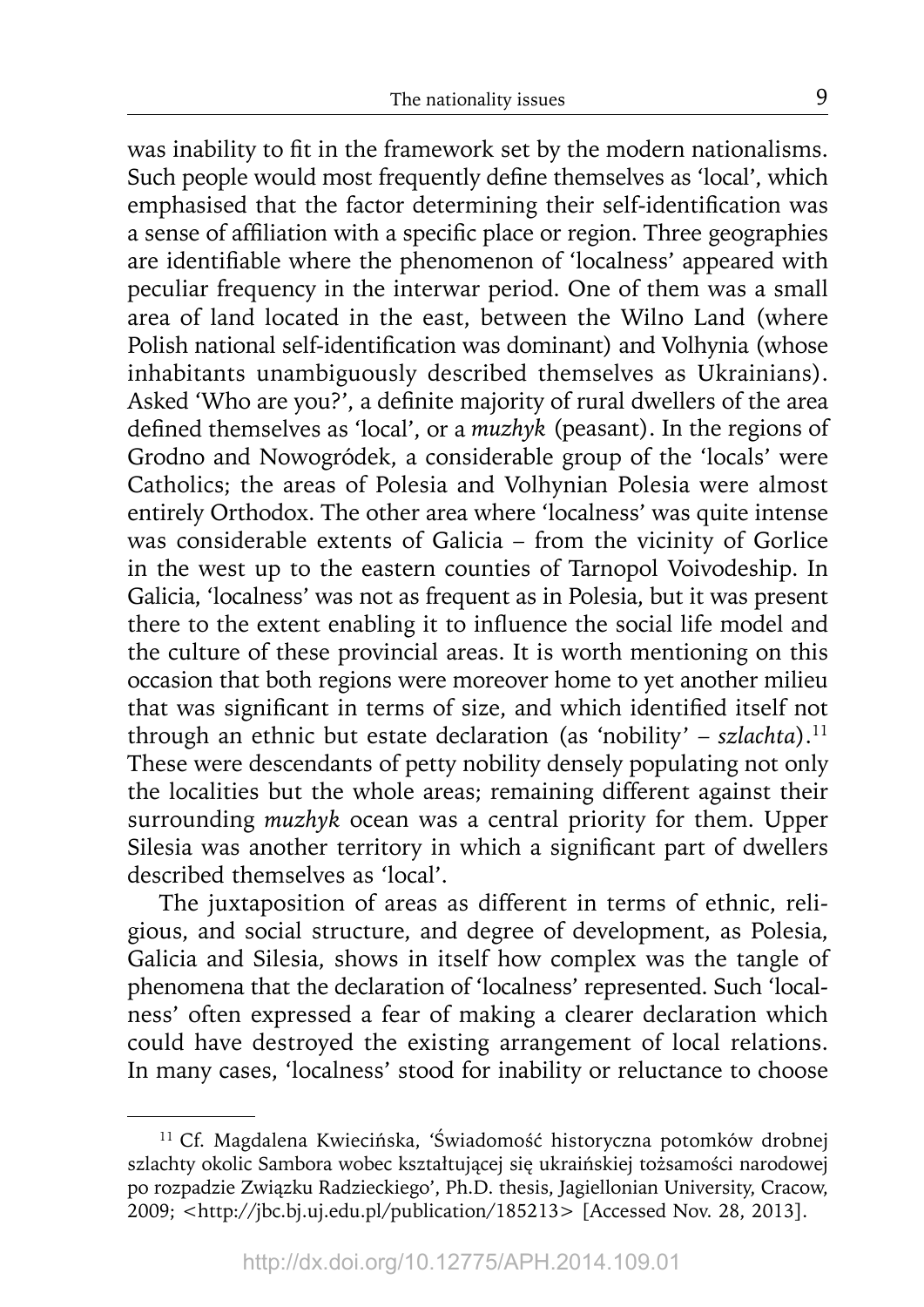the self-identification factors one deems the most important - such as language, religion, descent, family ties, etc.; and, it often reflected the current arrangement of the circumstances. It has to be emphasised that for the Belarusian and Ukrainian national movement, 'localness' posed a substantial problem not only due to the policy pursued by the Polish authorities. From a historical perspective, it is apparent that the hopes, which were expressed at times, for Polonisation of a definite majority of dwellers of Grodno and Nowogródek regions, and of Polesia, merely reflected a wishful thinking (as Józef Obrębski demonstrated, before 1939).<sup>12</sup> Given the complexity of the relations in Galicia, no less important for the nationalists was the distinction between, and separation of, the Belarusians and the Ukrainians, as was the unambiguous ascription to the ethnic communities of representatives of communities such as Ruthenian (which was not necessarily Ukrainian) nobility, Old-Ruthenians, the Lemko, Boyko or Hutsul people.

A no less complex tangle of issues was connected with identity processes among Jews and in the environments on the Polish-Jewish borderland. It suffices to notice that the interwar period witnessed a fast-progressing process of quitting Yiddish in various Jewish milieus. Some of them would switch into Hebrew, whilst others (how many of them, is hard to define without precise research) used Polish only. This leads one to a question about the ways in which linguistic processes influenced the self-identification of at least some of the people of Mosaic religion.<sup>13</sup>

The above remarks enable one to understand why a considerable portion of sources produced in the interwar period by governmental and social institutions as well as by national, political, social, *etc.* activists contains the message stating that national/ethnic communities was the category that organised the social life. We would find no explanation there, though, why such 'nation-centric' perspective on the reality of interwar Poland has been shared until today by so many historiographers. Symptomatic in this respect has been the search for 'objective' indications using which 'estimation of the national/

<sup>12</sup> Piotr Cichoracki analyses this particular issue at length in this *Acta Poloniae Historica* fascicle.

<sup>13</sup> Anna Landau-Czajka, *Syn będzie Lech… Asymilacja* Żydów *w Polsce międzywojennej* (Warsaw, 2006), discusses at length the identity discourse among the Polish Jewry of the interwar period.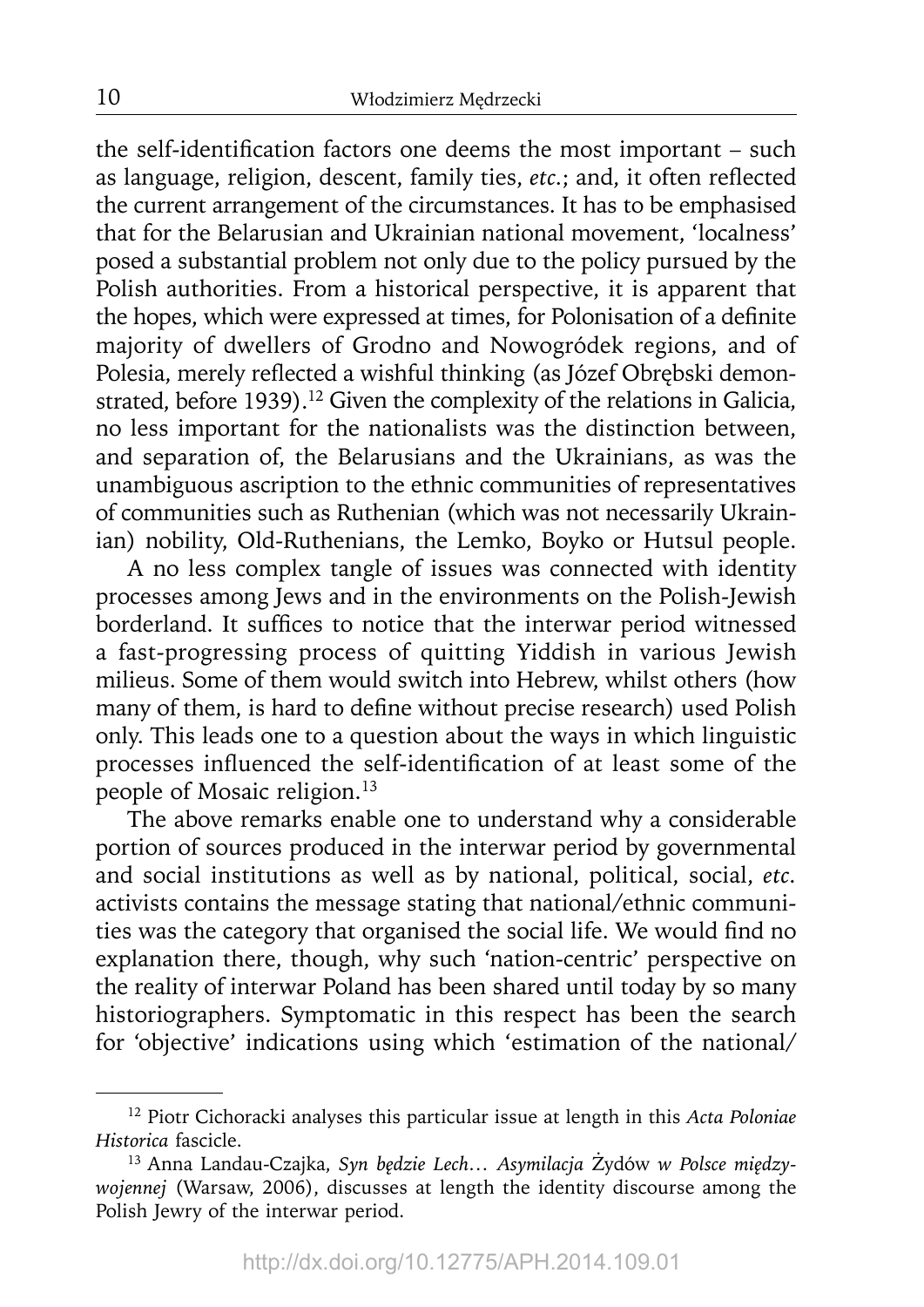ethnic structure' of Poland in the two interwar decades is constructed. As part of these procedures, borderlines are set, for that matter, to separate the Belarusian and Ukrainian 'ethnic territories', which in turn leads to the conclusion whereby the *Poleshuk*s – the people of Polesia – from the Kobryń county were, 'objectively', Ukrainians, and those from Sarny county were 'essentially' Belarusian. Another, pretty peculiar, practice consists in using the stereotypical clusters, coined in the nineteenth century, such as 'Pole-Catholic' or 'Ukrainian-Greek Catholic', as they apparently more precisely describe the self-identity of individuals in the twentieth century than what these individuals might have themselves declared.14 Where the personal testimonies concerning self-identification of millions of individuals from the entire interwar period are found incompliant with a model such as 'Pole-Catholic', it is maintained that such individuals uttered some unconscious statements or were forced to make a false testimony by a 'daemonic Polish state'.15

Where are the reasons for which the archaic vision of nation, and struggle of nations as the axis of the history of Poland, has for so long been shared by a considerable number of historiographers? As it seems, there are three essential reasons. The first is a peculiar source trap. In analysing Polish-Ukrainian or Polish-Jewish relations, historians make use of political commentaries, documentation of the activities of political parties or factions, administrative and police files, policy proposals, reminiscences of activists, artistic works with a national message, and the like. When researching the state's attitude toward citizens of various nationalities, historians tend to use documents that directly relate to 'minority questions'. This being the case, the otherwise extremely important rules of loyalty toward the historical source and respect for the ideas and views of participants of the reality under research appear to be an intellectual trap. Reporting

<sup>14</sup> Zbigniew Landau and Jerzy Tomaszewski, *Robotnicy przemysłowi w Polsce. Materialne warunki bytu 1918–1939* (Gospodarka Polski 1918–1939, Warsaw, 1971), 88–97; Grzegorz Hryciuk, *Przemiany narodowościowe i ludnościowe w Galicji Wschodniej i na Wołyniu w latach 1931*–*1948* (Toruń, 2005).

<sup>&</sup>lt;sup>15</sup> For a dispute with this approach, see Włodzimierz Medrzecki, 'Liczebność i rozmieszczenie grup narodowościowych w II Rzeczypospolitej w świetle wyników II spisu powszechnego (1931 r.)', *Dzieje Najnowsze*, xv, 1–2 (1983), 231–52; for a polemics by Jerzy Tomaszewski, see *idem*, 'W sprawie artykułu Włodzimierza Mędrzeckiego', *Dzieje Najnowsze*, xvi, 2 (1984), pp. 191–2.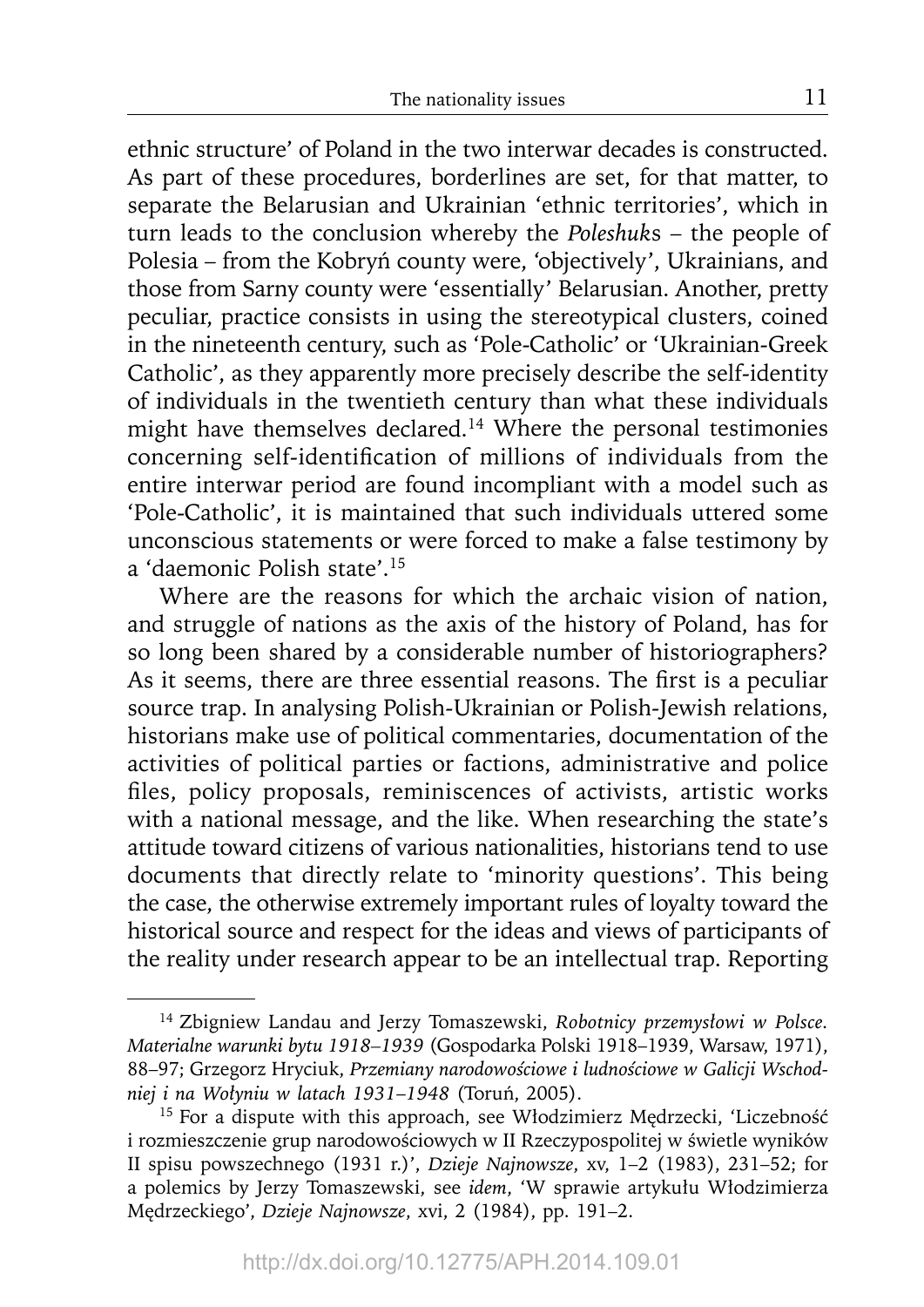on the sources, the historian authorises the reality as viewed by the participants of the events of the time who were immediately involved in the national activity and ethnic conflicts.

The other reason is a political context of the historical research in the field of ethnic relations in the interwar period. From the standpoint of the Soviet (and not only Soviet) propaganda and, subsequently, historiography, the interpretation of the reality of the Second Republic contained in the narratives of the exponents of the period's Ukrainian, Belarusian, or Jewish national movement was an excellent tool used to discredit interwar Poland and, simultaneously, offered justification for the USSR's policy toward Poland before and after September 17, 1939. A number of representatives of the national Ukrainian, Belarusian, or Lithuanian historiography, as well as some Jewish historians, evoke, not less willingly than the Soviet historians do, such sources as unbiased and unimpeachable pieces of evidence showing the immensity of guilt encumbering the opposite (that is, Polish) side of the conflict.<sup>16</sup> The situation is more complex in Polish historiography, though. Some of its representatives have been paying back the debaters with the same currency, responding to the charges of Polonisation with quotations from sources identifying the activity of national minorities with anti-state activity and terrorism.17 Some are of the opinion that Poles ought to humbly accept the rebukes, analyse them, and make use of the situation to draw useable conclusions from the past for the future.<sup>18</sup>

The third reason is an archaic, but dominant among today's historians, understanding of identity as a stable complex of convictions and attitudes that are 'objectively' interrelated with the individual's membership in a defined social group, coupled with the conviction that ethnic identification is superior to all the other constituents of identity. In consequence, historians tacitly assume that the way of comprehending the social reality as displayed by the national elite is reproduced by all the other, 'nationally-conscious', members of the community. The result is that historical narrative becomes imbued

<sup>16</sup> Bohdan Hud, *Ukraińcy i Polacy na Naddnieprzu, Wołyniu i w Galicji Wschodniej w XIX i pierwszej połowie XX wieku. Zarys historii konfl iktów społeczno-etnicznych*, trans. Anna Korzeniowska-Bihun and Mariya Hud (Warsaw and Lviv, 2013).

<sup>17</sup> Lucyna Kulińska, *Działalność terrorystyczna i sabotażowa nacjonalistycznych organizacji ukraińskich w Polsce w latach 1922–1939* (Cracow, 2009).

<sup>18</sup> Jerzy Tomaszewski, *Rzeczpospolita wielu narodów* (Warsaw, 1985).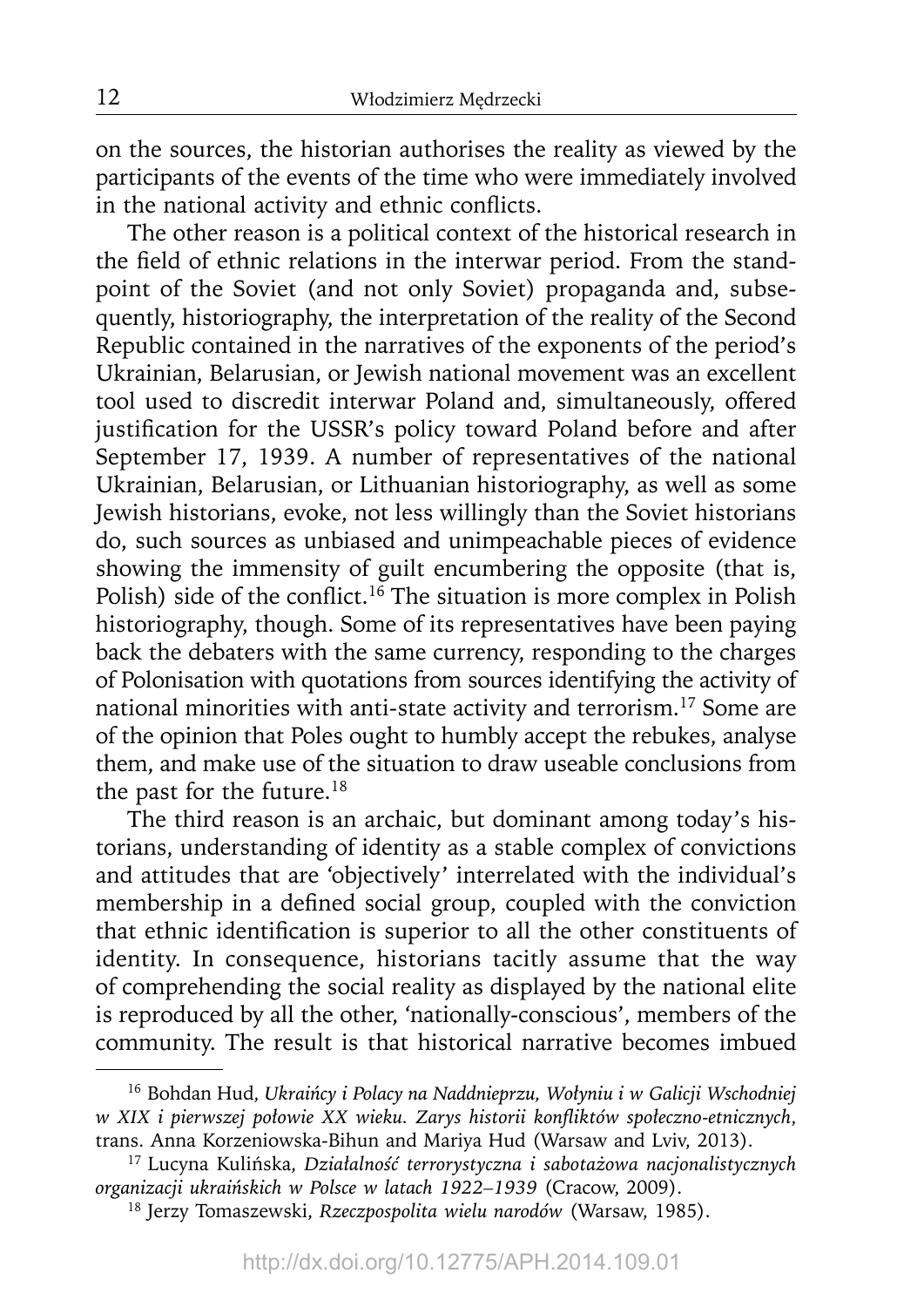with phrases such as "Ukrainians in the Second Republic denied the legitimacy of the State authorities", or, "Poles challenged the Ukrainians' loyalty toward the Polish State", which refer to national communities as unanimous monolithic groups. In this context, it is worth drawing attention to the very reserved position of the historians researching into the Second Republic period with respect to the category of 'broad transitional borderland', which over the last decades has been growing increasingly popular in sociology and cultural anthropology – and which on the Polish historiographical soil had once been propagated, without much success, by Józef Chlebowczyk.19

In the opinion of the conference organisers, the 'nation-centric' paradigm in the description of the Second Republic's social reality has exhausted its cognitive potential. As part of it, the course of the spectacular conflicts on grounds of nationality has been registered, hypotheses concerning their origins formulated, and those guilty of adverse phenomena, pathologies, and failures identified. It is obviously possible to follow up this approach: there will always be a wealth of increasingly detailed matters to be examined; in particular, the mutual accusations regarding the extent of guilt of the individual *dramatis personae* will never come to an end. However, this approach offers no possibility to deepen the understanding of the essence of the social and political life or culture of the Second Republic.

The inspirations that have incited the participants of the research project focused on the society of the Second Republic to try and verify the above-described 'nation-centric' look at the nationality and ethnicity questions are various. The conviction ought to be mentioned in the first place whereby historians should take account in their research of the findings of social sciences which in the last decades have called into question the perception of identity of individuals and collectivities as a stable, codifiable, and hierarchisable set of views and attitudes. In the contemporary social sciences, the assumption whereby identity should be approached not in terms of a determined status but, instead, as a process of the individual's and group's incessant

<sup>19</sup> Józef Chlebowczyk, *Procesy narodotwórcze we wschodniej Europie środkowej w dobie kapitalizmu: od schyłku XVIII do początków XX w*. (Warsaw and Cracow, 1975), see also the article by Chlebowczyk, 'Some Issues of National Assimilation and Linguistic-Ethnic Borderland (In the Area of Former Austro-Hungarian Monarchy)', *Acta Poloniae Historica*, cviii (2013), 149–95 (the Archive section).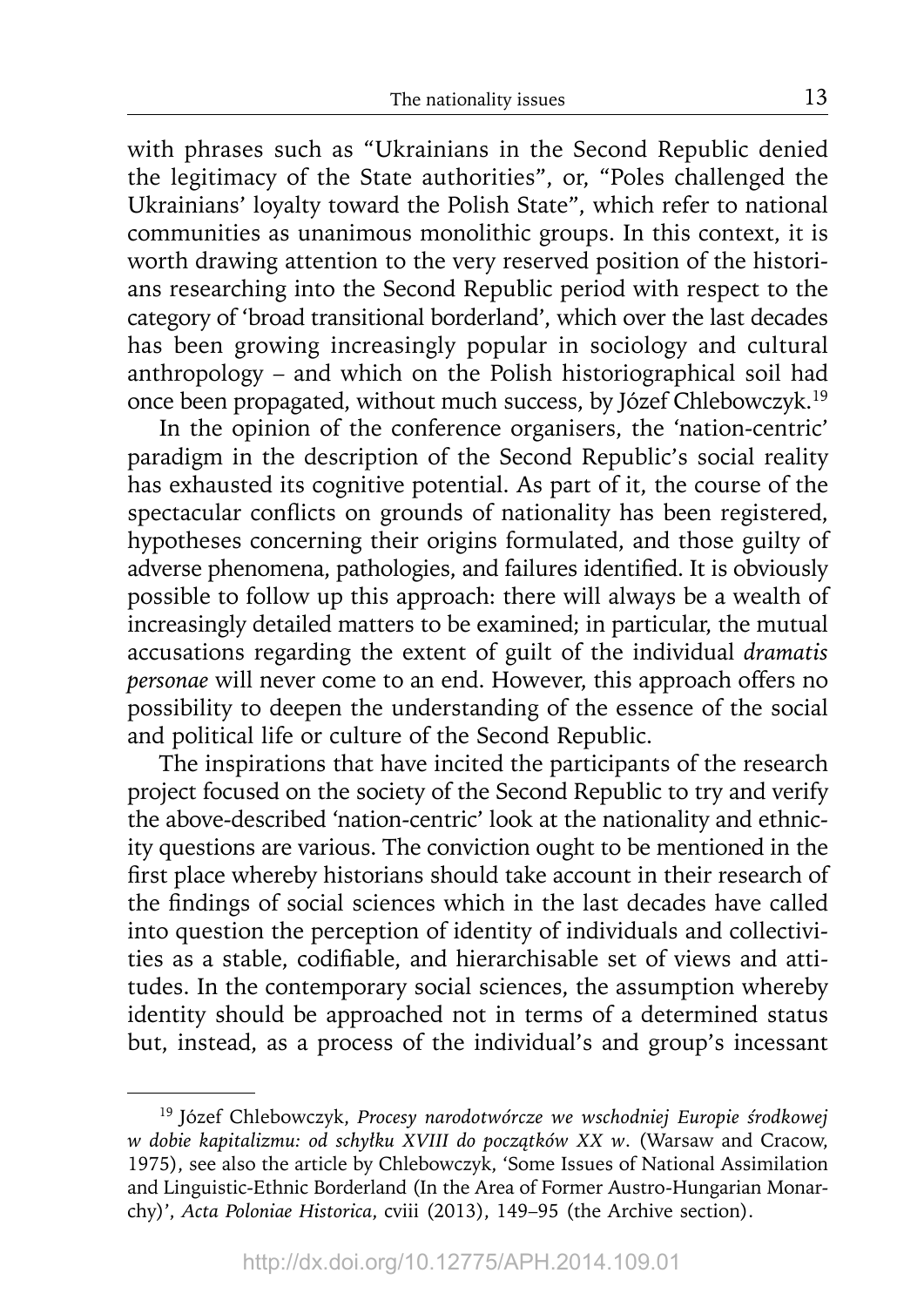dialogue with the surrounding world, is not open to doubt. It is assumed as an obvious thing that in various social situations and contexts of life, identity tends to be organised through a variety of dominants. It can be national awareness, in some cases; otherwise, gender self-identification, generational belonging, or sense of membership in a local community.20

That the Second Republic society experienced extremely complex and unambiguous processes of constructing individual and collective identity, in the context of nationality issues, was testified already by the research conducted in the two interwar decades. The studies on the shaping of social identity, carried out by Józef Chałasiński in Silesia and Józef Obrębski in Polesia,<sup>21</sup> can be mentioned in this context. A similar track was pursued by Stanisław Ossowski, in the post-war years.22 These scholars have demonstrated that in the complex processes of supra-local integration taking place in the Polish lands in the nineteenth and twentieth century, national identification did not have to be a prevailing element; it was, moreover, often perceived as coercion superimposed from the outside (by the state or by various 'agitators'). In search of historical verification of the sociological analyses, Olga Linkiewicz analyses – in what is her doctoral thesis – the character of the relationships between the various ethnic, cultural, and denominational groups within the local communities, and the relations between local peasant communities and governmental institutions and nationalist movements, in selected regions of East Galicia between the World Wars. She has found that for the peasant inhabitants of the ethnic borderland, the modern nation-state categories of social identification remained alien. They tried to defend the cohesiveness of their local milieus where 'being local' remained the basic self-identification criterion.<sup>23</sup>

14

<sup>20</sup> Aldona Jawłowska (ed.), *Wokół problemów tożsamości* (Warsaw, 2001); Zbigniew Bokszański, *Tożsamości zbiorowe* (Warsaw, 2005).

<sup>21</sup> Józef Chałasiński, *Antagonizm polsko-niemiecki w osadzie fabrycznej 'Kopalnia' na Górnym Śląsku. Studium socjologiczne* (Warsaw, 1935); Józef Obrębski, *Studia etnosocjologiczne*, i: *Polesie*, ed. and foreword Anna Engelking (Warsaw, 2007).

<sup>22</sup> See the article by Ossowski in this issue of *Acta Poloniae Historica*, the Archive section.

<sup>23</sup> Olga Linkiewicz, 'Wiejskie społeczności lokalne na obszarze polsko-ukraińskiego pogranicza etnicznego w Galicji Wschodniej 1918–1939', typescript kept at the Institute of History, Polish Academy of Sciences, Warsaw (2009).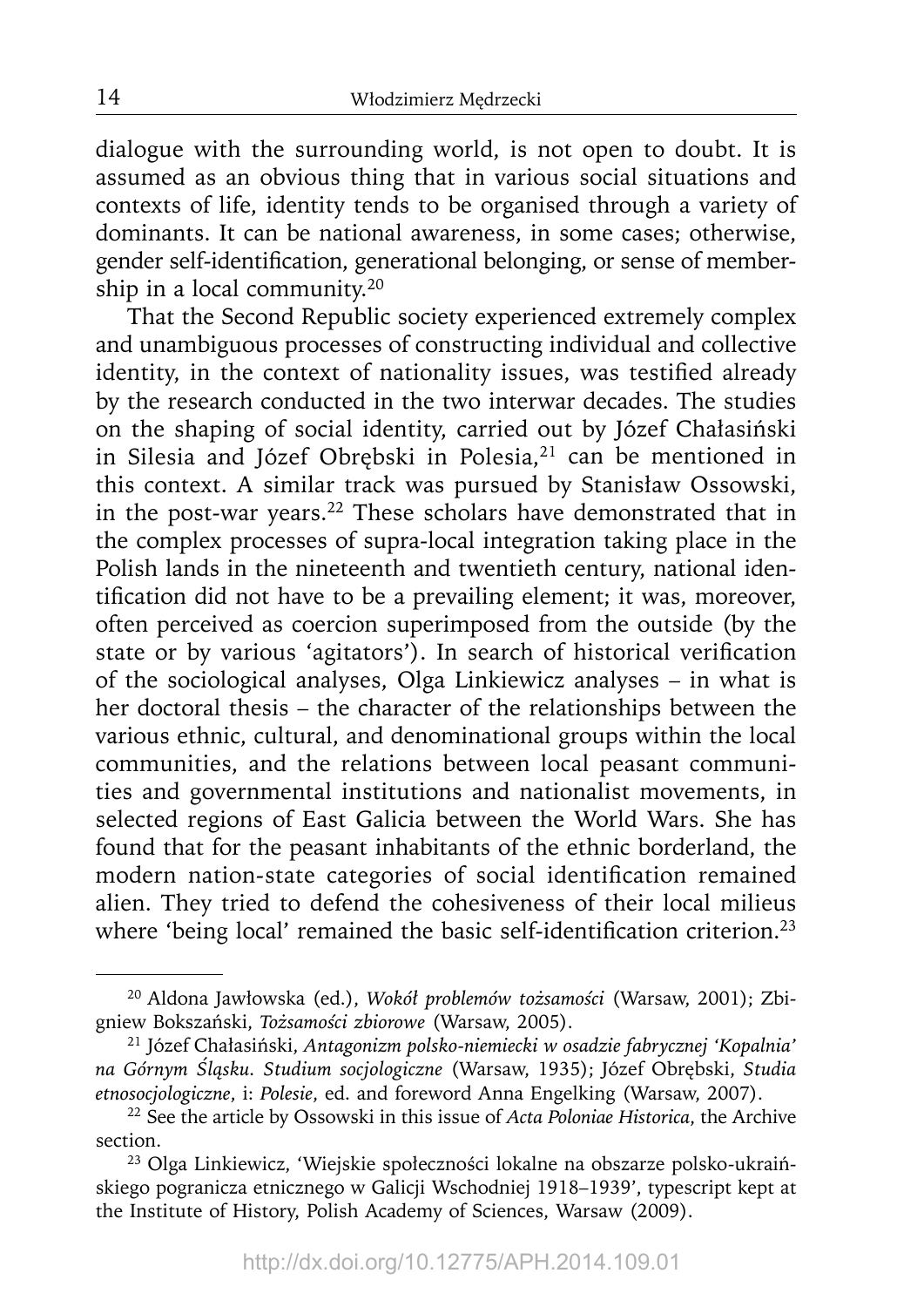Anna Landau-Czajka's research on the identity of Jews and people of Jewish descent in the interwar period has posed a serious challenge to the perception of the nationality issues dominating in the Second Republic research. As this author argues, one's ethnic or national self-identification often did not correspond with his or her cultural self-identification. No less important is her ascertainment indicating the complexity of the relation between ethnic/national self-identification and the political attitudes of Jews and people of Jewish background in interwar Poland.24

The session whose materials are partly presented here has produced an outcome that appears ambiguous, in the context of the questions posed by the organisers. A total of twenty papers were delivered at the session. Jewish community was one of the main characters in nine of them. Discussed, or at least indicated, was the Jews' attitude to the emerging Polish state, and the legal status of the Jewry in the early interwar years (Marcos Silber, Aleksandra Imiłowska); the Jews' attitudes towards Poland and things Polish, in the context of Jewish identity discourse, in 1918–39 (Shoshana Ronen, Ireneusz Piekarski, Alina Molisak); the Zionist movement (Rona Yona); the living conditions of the Jews, and relations between this ethnic group and representatives of other nationalities within the Second Republic society (Anna Novikov, Natalia Aleksiun). The materials presented and the discussion that unfolded at the session have confirmed that there is a general prevalent agreement in today's Polish and Jewish historiography as regards the overall profile of the Jewish community and its situation in the interwar Poland. The differences in the assessment of questions such as the Polish state's attitude toward the Jews as a national group and religious community, the nature and mechanisms of the social and civilisational modernisation processes, or the course and consequences of nation-forming processes in the Second Republic, appearing in the course of the discussion, may be deemed natural.

Some of the papers dealing with the Jewish issues, and most of the other papers, were detailed studies reflecting certain general problems. This is particularly true for the presentations by Torsten Lorenz, Piotr Cichoracki, Anna Novikov, Ireneusz Piekarski, as well as for the series of texts on the peasantry-related topics – i.e. those

<sup>24</sup> Landau-Czajka, *Syn będzie Lech…*